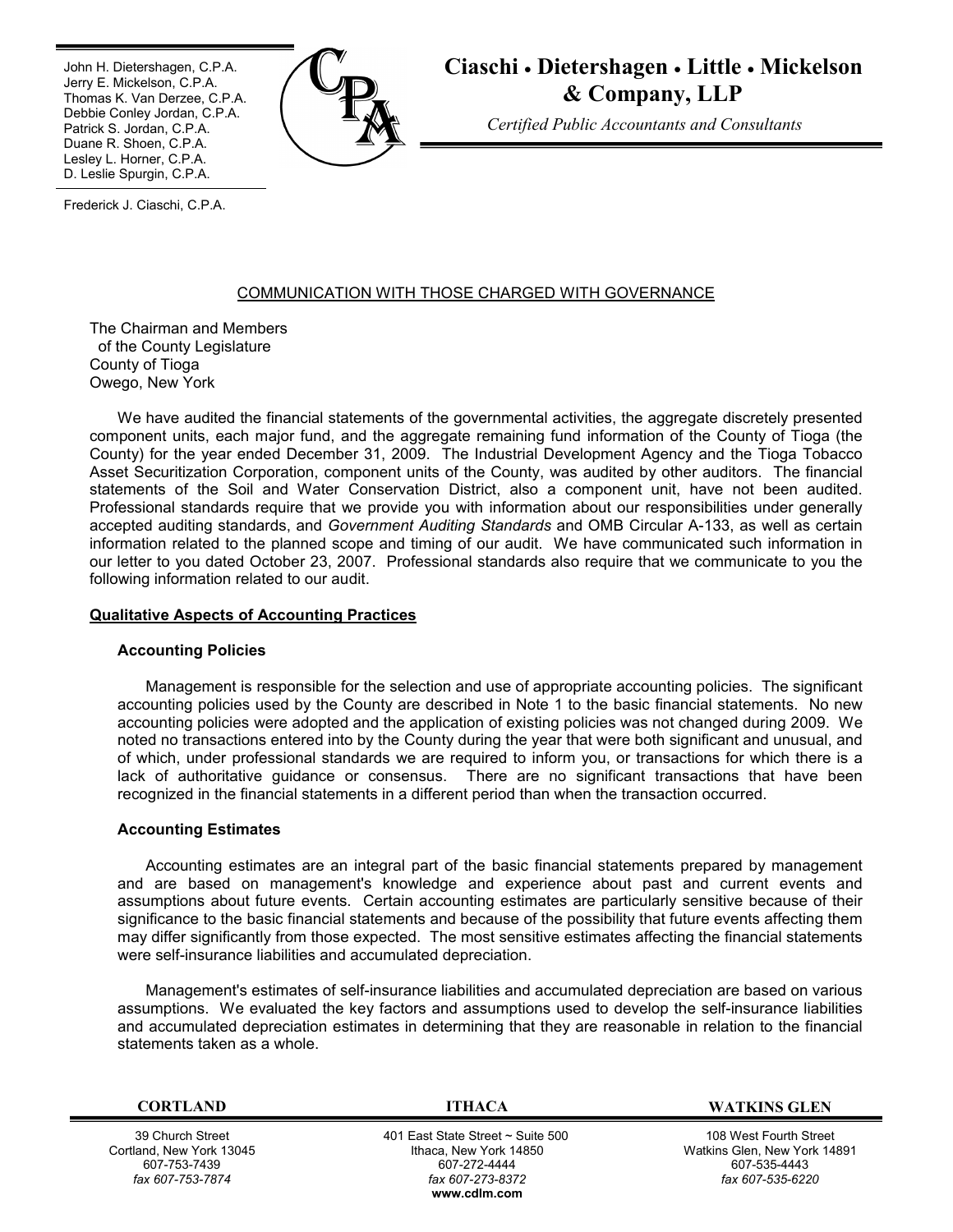## **Disclosures**

Certain financial statement disclosures are particularly sensitive because of their significance to financial statement users. The most sensitive disclosures concern capital assets, debt, and the other postretirement benefits expense and liabilities, the details of which are presented in Notes 2.A.7, 2.B.2 and 2.B.3 of the financial statements.

### **Difficulties Encountered in Performing the Audit**

We encountered no significant difficulties in dealing with management in performing and completing our audit.

# **Corrected and Uncorrected Misstatements**

Professional standards require us to accumulate all known and likely misstatements identified during the audit, other than those that are trivial, and communicate them to the appropriate level of management. Management has corrected all such misstatements. The audit adjustments referred to are described below:

| <b>General Fund</b>                                                   | Asset  | Liability                  |
|-----------------------------------------------------------------------|--------|----------------------------|
| To record amount due to Capital Fund                                  | \$     | \$<br>34,785               |
| Capital Fund<br>To record amount due from State                       | 84,000 |                            |
| To write off uncollectible receivable                                 | 34,785 |                            |
| To adjust beginning fund balance to prior year<br>ending fund balance |        | 41,624                     |
| Refuse and Garbage                                                    | Asset  | Liability                  |
| To correct a duplicate recording of                                   |        |                            |
| encumbrances                                                          | \$     | \$<br>49,022               |
| Self Insurance<br>To adjust beginning fund balance to prior year      | Asset  | Liability                  |
| ending fund balance<br>To adjust benefits and awards payable          | \$     | \$<br>359,296<br>1.370.081 |

### **Disagreements with Management**

For purposes of this letter, professional standards define a disagreement with management as a financial accounting, reporting, or auditing matter, whether or not resolved to our satisfaction, that could be significant to the financial statements or the auditor's report. We are pleased to report that no such disagreements arose during the course of our audit.

### **Management Representations**

We have requested certain representations from management that are included in the management representation letter dated September 10, 2010.

### **Management Consultations with Other Independent Accountants**

In some cases, management may decide to consult with other accountants about auditing and accounting matters, similar to obtaining a "second opinion" on certain situations. If a consultation involves application of an accounting principle to the County's financial statements or a determination of the type of auditor's opinion that may be expressed on those statements, our professional standards require the consulting accountant to check with us to determine that the consultant has all the relevant facts. To our knowledge, there were no such consultations with other accountants.